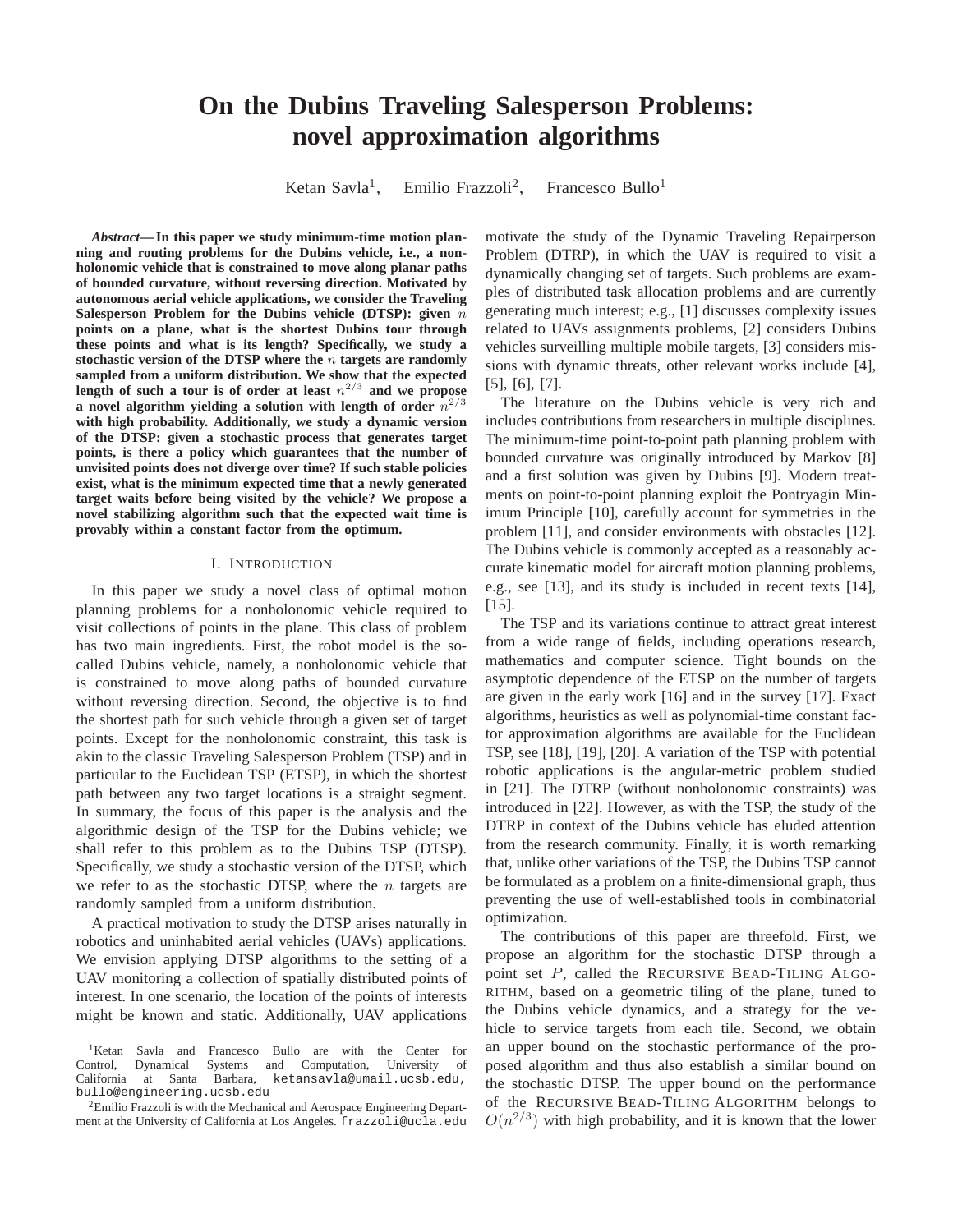bound on the achievable performance belongs to  $\Omega(n^{2/3})$ . The algorithm we introduce in this paper is the first known algorithm providing a provable constant-factor approximation to the DTSP optimal solution. Third, we propose an algorithm for the DTRP in the heavy load case, called the BEAD-TILING ALGORITHM, based on a fixed-resolution version of the RECURSIVE BEAD-TILING ALGORITHM. We show that the performance guarantees for the stochastic DTSP translate into stability guarantees for the average performance of the DTRP for the Dubins vehicle in heavy load case. Specifically, we show that the performance of BEAD-TILING ALGORITHM is within a constant factor from the theoretical optimum.

To clarify the contributions of this paper, it is worthwhile to compare our results with the ones existing in literature. While the problem of flying an aircraft through waypoints is a very standard problem in aeronautics, the formal study of the Dubins TSP (algorithmic and performance bounds) was introduced in our early work [23], where a constantfactor approximation algorithm for the worst-case setting of the DTSP was proposed. Subsequently, similar versions of this problem were also considered in [24] and [4]. A simplified version of the problem for a different but closely related kind of vehicle, the Reeds-Shepp vehicle, was considered in [25]. In [26], we introduced the stochastic DTSP and gave the first algorithm yielding, with high probability, a solution with a cost upper bounded by a strictly sublinear function of the number  $n$  of target points. Specifically, it was shown that the lower bound on the stochastic DTSP was of order  $n^{2/3}$  and that our algorithm performed asymptotically within a  $(\log n)^{1/3}$ factor to this lower bound with high probability. This result was improved in [27] with an algorithm for the stochastic DTSP that asymptotically performs within any  $\epsilon(n)$  factor of the optimal with high probability, where  $\epsilon(n) \rightarrow +\infty$  as  $n \rightarrow +\infty$ . In this paper we propose the first algorithm that asymptotically achieves a constant factor approximation to the stochastic DTSP with high probability.

## *Notation*

In this section we setup the main problem of the paper and review some basic required notation. A *Dubins vehicle* is a planar vehicle that is constrained to move along paths of bounded curvature, without reversing direction and maintaining a constant speed. Accordingly, we define a *feasible curve for the Dubins vehicle* or a *Dubins path*, as a curve  $\gamma : [0, T] \to \mathbb{R}^2$  that is twice differentiable almost everywhere, and such that the magnitude of its curvature is bounded above by  $1/\rho$ , where  $\rho > 0$  is the minimum turning radius.

Let  $P = \{p_1, \ldots, p_n\}$  be a set of n points in a compact region  $\mathcal{Q} \subset \mathbb{R}^2$  and  $\mathcal{P}_n$  be the collection of all point sets  $P \subset Q$  with cardinality n. Let  $ETSP(P)$  denote the cost of the Euclidean TSP over  $P$ , i.e., the length of the shortest closed path through all points in P. Correspondingly, let  $DTSP<sub>0</sub>(P)$ denote the cost of the Dubins TSP over  $P$ , i.e., the length of the shortest closed Dubins path through all points in  $P$  with minimum turning radius  $\rho$ . For the stochastic DTSP,  $p_1, \ldots, p_n$ will be assumed to be randomly and independently sampled from a uniform distribution over Q.

The key objective of this paper is the design of an algorithm that provides a provably good approximation to the optimal solution of the stochastic Dubins TSP. To establish what a "good approximation" might be, let us recall what is known about the ETSP in the stochastic setting. First, given a compact set  $Q$  and a point-set P whose n points are independently chosen from a distribution  $\varphi$  with compact support  $\mathcal{Q} \subset \mathbb{R}^2$ , the following deterministic limit holds [16]:

$$
\lim_{n \to +\infty} \frac{\text{ETSP}(P)}{\sqrt{n}} = \beta \int_{\mathcal{Q}} \sqrt{\bar{\varphi}(q)} \, dq, \qquad \text{with probability 1,}
$$

where  $\overline{\varphi}$  is a probability density function corresponding to the absolutely continuous part of  $\varphi$ , and  $\beta$  is a constant, which has been evaluated as  $\beta = 0.712 \pm 0.0001$ , e.g., see [28]. The fact that the dependence of the ETSP is sublinear in  $n$  is very important in the study of the DTRP, i.e., the problem in which new locations are continuously added to the set of outstanding points P; see Section III.

Motivated by the Euclidean case, this paper shows that the DTSP grows with  $n^{2/3}$  in the stochastic case (as both lower and upper bounds). Additionally, this paper proposes novel algorithms for the DTSP in the stochastic setting, whose performances are within a constant factor of the optimal solution in the asymptotic limit as  $n \to +\infty$ . Finally, this paper uses these results in the DTRP.

We conclude this section with some notation that is the standard concise way to state asymptotic properties. For  $f, g$ :  $\mathbb{N} \to \mathbb{R}$ , we say that  $f \in O(g)$  (respectively,  $f \in \Omega(g)$ ) if there exist  $N_0 \in \mathbb{N}$  and  $k \in \mathbb{R}_+$  such that  $|f(N)| \leq k|g(N)|$ for all  $N \ge N_0$  (respectively,  $|f(N)| \ge k|g(N)|$  for all  $N \ge$  $N_0$ ). If  $f \in O(g)$  and  $f \in \Omega(g)$ , then we use the notation  $f \in \Theta(g)$ . Finally, we say that  $f \in o(g)$  as  $N \to +\infty$  if  $\lim_{N\to+\infty}f(N)/g(N)=0$  or, for functions  $f,g:\mathbb{R}\to\mathbb{R}$ , we say that  $f \in o(g)$  as  $x \to 0$  if  $\lim_{x \to 0} f(x)/g(x) = 0$ .

#### II. STOCHASTIC DTSP

In [23], a simple heuristics, the ALTERNATING ALGO-RITHM for the Dubins TSP for a given point set was proposed. The length of tour generated by this algorithm was also characterized and it was shown that it belongs to  $\Omega(\sqrt{n})$  and  $O(n)$ . It was also shown that this simple policy performs well when the points to be visited by the tour are chosen in an adversarial manner. However, this algorithm is not a constantfactor approximation algorithm in the general case. Moreover, this algorithm might not perform very well when dealing with a random distribution of the target points. In this section, we consider the scenario when  $n$  target points are stochastically generated in Q according to a uniform distribution. A novel algorithm was proposed in [26] to service these points in such a way that its tour length grew sub-linearly with the number of points asymptotically with high probability, where an event is said to occur with high probability if the probability of its occurrence approaches 1 as  $n \to +\infty$ . Here, we present a novel version of this strategy in the form of the RECURSIVE BEAD-TILING ALGORITHM and characterize its performance.

We make the following assumptions:  $Q$  is a rectangle of width W and height H with  $W \geq H$ ; different choices for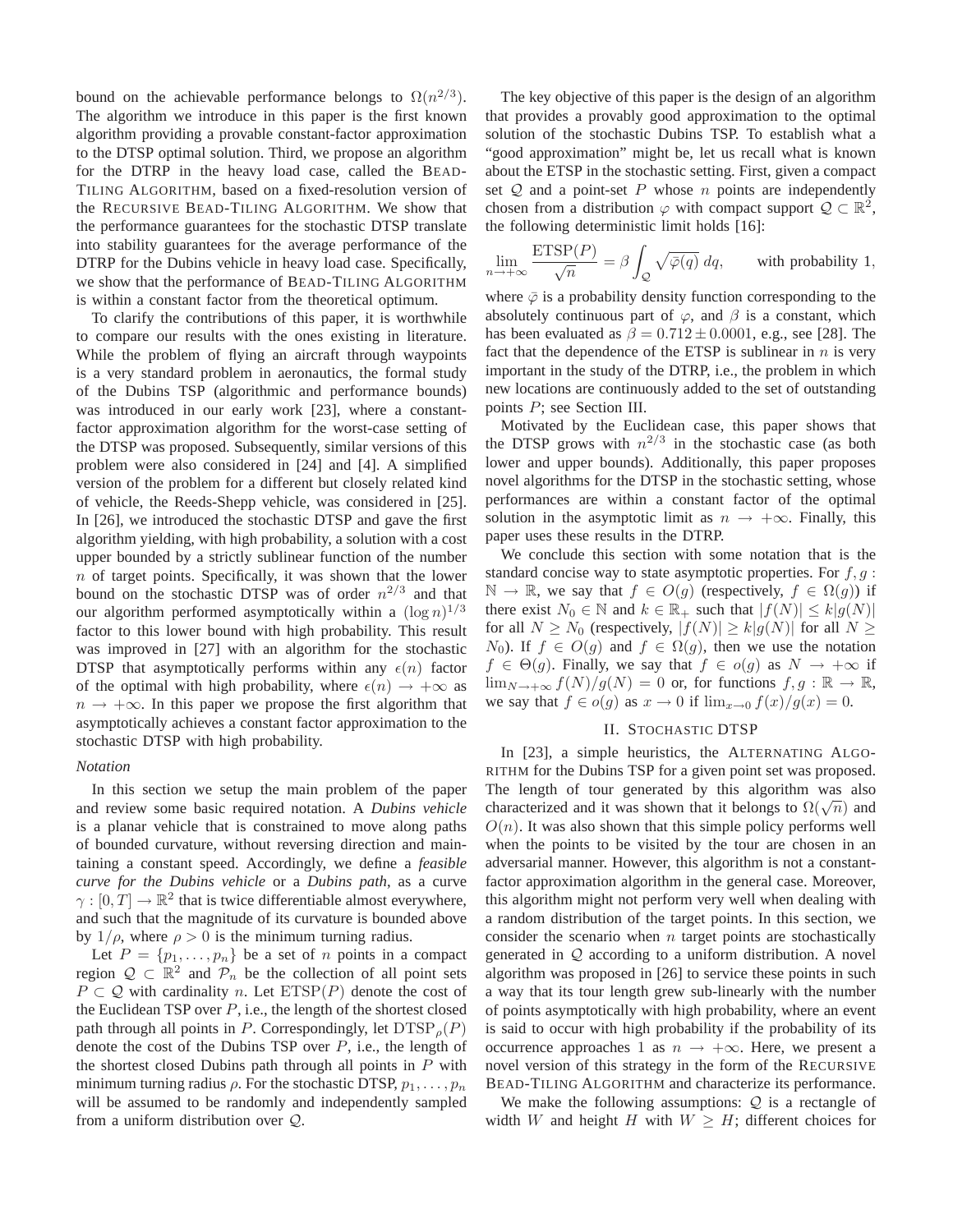the shape of  $Q$  affect our conclusions only by a constant. The two axes of the reference frame are parallel to the sides of Q. The points  $P = (p_1, \ldots, p_n)$  are randomly generated according to a uniform distribution in Q.

## *A. A lower bound*

We begin with a result from [29], that provides a lower bound on the expected length of the stochastic DTSP.

*Theorem 2.1: (Lower bound on stochastic DTSP)* For all  $\rho > 0$ , the expected cost of the DTSP for a set P of n uniformly-randomly-generated points in a rectangle of width  $W$  and height  $H$  satisfies

$$
\lim_{n \to +\infty} \frac{\mathbb{E}[DTSP_{\rho}(P)]}{n^{2/3}} \ge \frac{3}{4} \sqrt[3]{3\rho WH}.
$$

*Remark 2.2:* Theorem 2.1 implies that  $E[DTSP_{\rho}(P)]$  belongs to  $\Omega(n^{2/3})$ ).  $\qquad \qquad \Box$ 

## *B. The basic geometric construction*

Here we define a useful geometric object and study its properties. Consider two points  $p_- = (-\ell, 0)$  and  $p_+ = (\ell, 0)$ on the plane, with  $l \leq \rho$ , and construct the region  $\mathcal{B}_{\rho}(\ell)$  as detailed in Figure 1. We refer to such regions as a *bead* of



Fig. 1. Construction of the "bead"  $\mathcal{B}_{\rho}(\ell)$ . The figure shows how the upper half of the boundary is constructed, the bottom half is symmetric.

length  $\ell$ . The region  $\mathcal{B}_{\rho}(\ell)$  enjoys the following asymptotic properties as  $(l/\rho) \rightarrow 0^+$ :

(P1) Its maximum "thickness" is

$$
w(\ell) = 4\rho \left( 1 - \sqrt{1 - \frac{\ell^2}{16\rho^2}} \right) = \frac{\ell^2}{8\rho} + \rho \cdot o\left(\frac{\ell^3}{\rho^3}\right)
$$

.

(P2) Its area is

Area
$$
(\mathcal{B}_{\rho}(\ell)) = \frac{\ell w(\ell)}{2} = \frac{\ell^3}{16\rho} + \rho^2 \cdot o\left(\frac{\ell^4}{\rho^4}\right).
$$

(P3) For any  $p \in \mathcal{B}_o(\ell)$ , there is at least one Dubins path  $\gamma_p$ through the points  $\{p_-, p, p_+\}$ , entirely contained within  $\mathcal{B}_{\rho}(\ell)$ . The length of any such path satisfies

Length(
$$
\gamma_p
$$
)  $\leq 4\rho \arcsin\left(\frac{\ell}{4\rho}\right) = \ell + \rho \cdot o\left(\frac{\ell^3}{\rho^3}\right).$ 

These facts are verified using elementary planar geometry. Finally, the bead has the property that the plane can be periodically tiled<sup>1</sup> by identical copies of  $\mathcal{B}_{\rho}(\ell)$ , for any  $\ell \in$  $[0, 4\rho]$ . This fact is illustrated in Figure 2 below.

Next, we study the probability of targets belonging to a given bead. Consider a bead  $B$  entirely contained in  $Q$  and assume *n* points are uniformly randomly generated in  $Q$ . The probability that the  $i<sup>th</sup>$  point is sampled in  $B$  is

$$
\mu(\ell) = \frac{\text{Area}(\mathcal{B}_{\rho}(\ell))}{\text{Area}(\mathcal{Q})}.
$$

Furthermore, the probability that exactly  $k$  out of the  $n$  points are sampled in  $B$  has a binomial distribution, i.e., indicating with  $n_B$  the total number of points sampled in  $B$ ,

$$
\Pr[n_B = k \mid n \text{ samples}] = \binom{n}{k} \mu^k (1 - \mu)^{n - k}.
$$

If the bead length  $\ell$  is chosen as a function of n in such a way that  $\nu = n \cdot \mu(\ell(n))$  is a constant, then the limit for large  $n$  of the binomial distribution is [30] the Poisson distribution of mean  $\nu$ , that is,

$$
\lim_{n \to +\infty} \Pr[n_B = k \mid n \text{ samples}] = \frac{\nu^k}{k!} e^{-\nu}.
$$

## *C. The Recursive Bead-Tiling Algorithm*

In this section, we design a novel algorithm that computes a Dubins path through a point set in  $Q$ . The proposed algorithm consists of a sequence of phases; during each phase, a Dubins tour (i.e., a closed path with bounded curvature) is constructed that "sweeps" the set  $Q$ . We begin by considering a tiling of the plane such that  $Area(B_{\rho}(\ell)) = WH/(2n)$ ; in such a case,  $\mu(\ell(n)) = 1/(2n), \nu = 1/2$ , and

$$
\ell(n) = 2\left(\frac{\rho W H}{n}\right)^{\frac{1}{3}} + o\left(n^{-\frac{1}{3}}\right), \qquad (n \to +\infty).
$$

(Note that this implies that  $n$  must be large enough in order that  $\ell \leq 4\rho$ .) Furthermore, the tiling is chosen in such a way that it is aligned with the sides of  $Q$ , see Figure 2.

In the first phase of the algorithm, a Dubins tour is constructed with the following properties:

- (i) it visits all non-empty beads once,
- (ii) it visits all rows<sup>2</sup> in sequence top-to-down, alternating between left-to-right and right-to-left passes, and visiting all non-empty beads in a row,
- (iii) when visiting a non-empty bead, it services at least one target in it.

<sup>1</sup>A tiling of the plane is a collection of sets whose intersection has measure zero and whose union covers the plane.

<sup>2</sup>A row is a maximal sequence of horizontally-aligned beads with nonempty intersection with Q.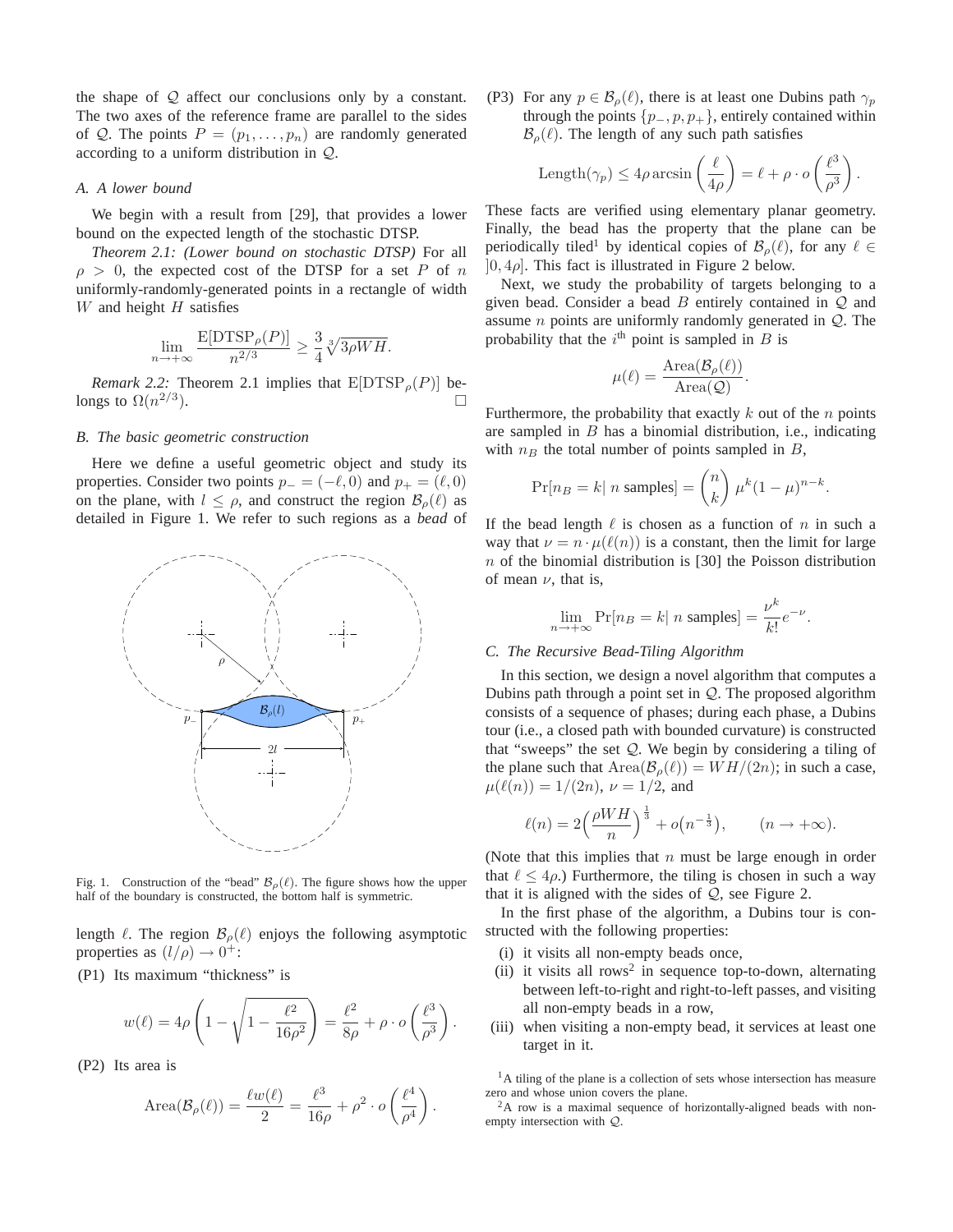In order to visit the targets outstanding after the first phase, a second phase is initiated. Instead of considering single beads, we now consider "meta-beads" composed of two beads each, as shown in Figure 2, and proceed in a way similar to the first phase, i.e., a Dubins tour is constructed with the following properties:

- (i) the tour visits all non-empty meta-beads once,
- (ii) it visits all (meta-bead) rows in sequence top-to-down, alternating between left-to-right and right-to-left passes, and visiting all non-empty meta-beads in a row,
- (iii) when visiting a non-empty meta-bead, it services at least one target in it.

This process is iterated  $\lceil \log_2 n \rceil$  times, and at each phase, meta-beads composed of two neighboring meta-beads from the previous phase are considered; in other words, the metabeads at the  $i<sup>th</sup>$  phase are composed of  $2<sup>i-1</sup>$  neighboring beads. After the last recursive phase, the leftover targets are visited using the ALTERNATING ALGORITHM [23].

## *D. Analysis of the algorithm*

In this section, we calculate an upper bound on the length of Dubins path as given by the RECURSIVE BEAD-TILING ALGORITHM. By comparing this upper bound with the lower bound established earlier, we will conclude that the algorithm provides a constant factor approximation to the optimal stochastic DTSP with high probability. Due to lack of space, we refer the reader to [31] for the missing proofs in this section. We begin with a key result about the number of outstanding targets after the execution of the  $\lceil \log_2 n \rceil$  recursive phases; the proof of this result is based upon techniques similar to those developed in [32].

# *Theorem 2.3 (Targets remaining after recursive phases):* Let  $P \in \mathcal{P}_n$  be uniformly randomly generated in  $\mathcal{Q}$ . The

number of unvisited targets after the last recursive phase of the RECURSIVE BEAD-TILING ALGORITHM over  $P$  is less than  $24 \log_2 n$  with high probability, i.e., with probability approaching one as  $n \rightarrow +\infty$ .

*Proof:* Associate a unique identifier to each bead, let  $b(t)$ be the identifier of the bead in which the  $t<sup>th</sup>$  target is sampled, and let  $h(t) \in \mathbb{N}$  be the phase at which the  $t^{\text{th}}$  target is visited. Without loss of generality, assume that targets within a single bead are visited in the same order in which they are generated, i.e., if  $b(t_1) = b(t_2)$  and  $t_1 < t_2$ , then  $h(t_1) < h(t_2)$ . Let  $v_i(t)$ be the number of beads that contain unvisited targets at the inception of the  $i<sup>th</sup>$  phase, computed after the insertion of the  $t<sup>th</sup>$  target. Furthermore, let  $m_i$  be the number of  $i<sup>th</sup>$  phase metabeads (i.e., meta-beads containing  $2^{i-1}$  neighboring beads) with a non-empty intersection with Q. Clearly,  $v_i(t) \le v_i(n)$ ,  $m_i \le 2m_{i+1}$ , and  $v_1(n) \le n \le m_1/2$  with certainty. The  $t^{\text{th}}$ target will not be visited during the first phase if it is sampled in a bead that already contains other targets. In other words,

$$
\Pr\left[h(t) \ge 2| v_1(t)\right] = \frac{v_1(t)}{m_1} \le \frac{v_1(n)}{2n} \le \frac{1}{2}
$$

.

Similarly, the  $t<sup>th</sup>$  target will not be visited during the  $i<sup>th</sup>$  phase if (i) it has not been visited before the  $i<sup>th</sup>$  pass, and (ii) it belongs to a meta-bead that already contains other targets not visited before the  $i<sup>th</sup>$  phase:

$$
\Pr\left[h(t) \geq i+1| (v_i(t-1), v_{i-1}(t-1), v_1(t-1))\right]
$$
\n
$$
= \Pr\left[h(t) \geq i+1| h(t) \geq i, v_i(t-1)\right]
$$
\n
$$
\cdot \Pr\left[h(t) \geq i| (v_{i-1}(t-1), \dots, v_1(t-1))\right]
$$
\n
$$
\leq \frac{v_i(t-1)}{m_i} \Pr[h(t) \geq i| (v_{i-1}(t-1), \dots, v_1(t-1))]
$$
\n
$$
= \prod_{j=1}^i \frac{v_j(t-1)}{m_j} \leq \prod_{j=1}^i \frac{2^{j-1}v_j(n)}{2n} = \left(\frac{2^{\frac{i-3}{2}}}{n}\right)^i \prod_{j=1}^i v_j(n).
$$

Given a sequence  $\{\beta_i\}_{i\in\mathbb{N}}\subset\mathbb{R}_+$  and given a fixed  $i\geq 1$ , define a sequence of binary random variables

$$
Y_t = \begin{cases} 1, & \text{if } h(t) \ge i+1 \text{ and } v_i(t-1) \le \beta_i n, \\ 0, & \text{otherwise.} \end{cases}
$$

In other words,  $Y_t = 1$  if the  $t^{\text{th}}$  target is not visited during the first  $i$  phases even though the number of beads still containing unvisited targets at the inception of the  $i<sup>th</sup>$  phase is less than  $\beta_i$ n. Even though the random variable Y<sub>t</sub> depends on the targets generated before the  $t<sup>th</sup>$  target, the probability that it takes the value 1 is bounded by

$$
\Pr[Y_t = 1 | b(1), b(2), \dots, b(t-1)] \le 2^{\frac{i(i-3)}{2}} \prod_{j=1}^i \beta_j =: q_i,
$$

regardless of the actual values of  $b(1), \ldots, b(t - 1)$ . It is known [32] that if the random variables  $Y_t$  satisfy such a condition, the sum  $\sum_t Y_t$  is stochastically dominated by a binomially distributed random variable, namely,

$$
\Pr\left[\sum_{t=1}^n Y_t > k\right] \le \Pr[B(n, q_i) > k].
$$

In particular,

$$
\Pr\left[\sum_{t=1}^{n} Y_t > 2nq_i\right] \le \Pr[B(n, q_i) > 2np_i] < 2^{-nq_i/3}, \tag{1}
$$

where the last inequality follows from Chernoff's Bound [30]. Now, it is convenient to define  $\{\beta_i\}_{i\in\mathbb{N}}$  by

$$
\beta_1 = 1
$$
,  $\beta_{i+1} = 2q_i = 2^{\frac{i(i-3)}{2}+1} \prod_{j=1}^i \beta_j = 2^{i-2} \beta_i^2$ ,

which leads to  $\beta_i = 2^{1-i}$ . In turn, this implies that equation (1) can be rewritten as

$$
\Pr\left[\sum_{t=1}^n Y_t > \beta_{i+1} n\right] < 2^{-\beta_{i+1} n/6} = 2^{-\frac{n}{3 \cdot 2^i}},
$$

which is less than  $1/n^2$  for  $i \leq i^*(n) := \lfloor \log_2 n \rfloor$  $\log_2 \log_2 n - \log_2 6 \leq \log_2 n$ . Note that  $\beta_i \leq 12 \frac{\log_2 n}{n}$ , for all  $i > i^*(n)$ .

Let  $\mathcal{E}_i$  be the event that  $v_i(n) \leq \beta_i n$ . Note that if  $\mathcal{E}_i$  is true, then  $v_{i+1}(n) \le \sum_{t=1}^n Y_t$ : the right hand side represents the number of targets that will be visited after the  $i<sup>th</sup>$  phase,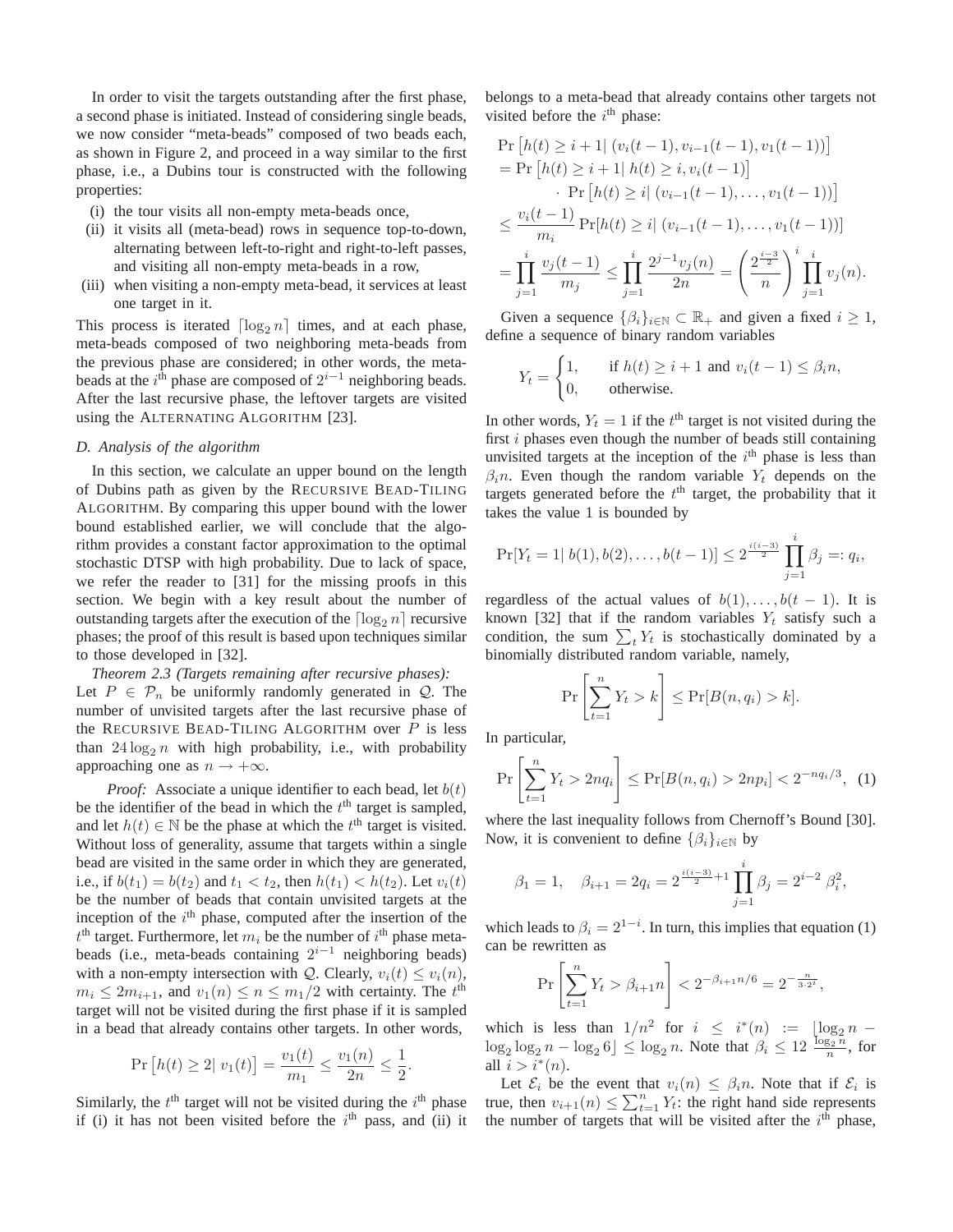

Fig. 2. Sketch of "meta-beads" at successive phases in the recursive bead tiling algorithm. From left to right: phase 1, phase 2 and phase 3.

whereas the left hand side counts the number of beads containing such targets. We have, for all  $i \leq i^*(n)$ :

$$
\Pr\left[v_{i+1} > \beta_{i+1}n \mid \mathcal{E}_i\right] \cdot \Pr[\mathcal{E}_i] \le \Pr\left[\sum_{t=1}^n Y_t > \beta_{i+1}n\right] \le \frac{1}{n^2},
$$

that is,  $Pr\left[\left|\mathcal{E}_{i+1}\right| \mathcal{E}_i\right] \leq \frac{1}{n^2}$  $\frac{1}{n^2 \operatorname{Pr}[\mathcal{E}_i]}$ , and thus (recall that  $\mathcal{E}_1$ is true with certainty):

$$
\Pr\left[\neg \mathcal{E}_{i+1}\right] \le \frac{1}{n^2} + \Pr[\neg \mathcal{E}_i] \le \frac{i}{n^2}.
$$

In other words, for all  $i \leq i^*(n)$ ,  $v_i(n) \leq \beta_i n$  with high probability.

Let us now turn our attention to the phases such that  $i > i^*(n)$ . The total number of targets visited after the  $(i^*)$ <sup>th</sup> phase is dominated by a binomial variable  $B(n, 12\log_2 n/n)$ ; in particular,

$$
\Pr\left[v_{i^*+1} > 24\log_2 n | \mathcal{E}_{i^*}\right] \cdot \Pr[\mathcal{E}_{i^*}]
$$
\n
$$
\leq \Pr\left[\sum_{t=1}^n Y_t > 24\log_2 n\right]
$$
\n
$$
\leq \Pr\left[B(n, 12\log_2 n/n) > 24\log_2 n\right] \leq 2^{-12\log_2 n}.
$$

Dealing with conditioning as before, we obtain

$$
\Pr\left[v_{i^*+1} > 24\log_2 n\right] \le \frac{1}{n^{12}} + \Pr[\neg \mathcal{E}_{i^*}] \le \frac{1}{n^{12}} + \frac{\log_2 n}{n^2}.
$$

In other words, the number of targets that are left unvisited after the  $(i^*)$ <sup>th</sup> phase is bounded by a logarithmic function of  $n$  with high probability.

In summary, Theorem 2.3 says that after a sufficiently large number of phases, almost all targets will be visited, with high probability. The second key point is to recognize that (i) the length of the first phase is of order  $n^{2/3}$  and (ii) the length of each phase is decreasing at such a rate that the sum of the lengths of the  $\lceil \log_2 n \rceil$  recursive phases remains bounded and proportional to the length of the first phase. (Since we are considering the asymptotic case in which the number of targets is very large, the length of the beads will be very small; in the remainder of this section we will tacitly consider the asymptotic behavior as  $\ell/\rho \to 0^+$ .)

*Lemma 2.4 (Path length for the first phase):* Consider a tiling of the plane with beads of length  $\ell$ . For any  $\rho > 0$  and for any set of target points, the length  $L_1$  of a path visiting once and only once each bead with a non-empty intersection with a rectangle  $Q$  of width W and length H satisfies

$$
L_1 \leq \frac{16\rho WH}{\ell^2} \left( 1 + \frac{7}{3}\pi \frac{\rho}{W} \right) + \rho \cdot o\left(\frac{\rho}{\ell}\right).
$$

Based on this calculation, we can estimate the length of the paths in generic phases of the algorithm. Since the total number of phases in the algorithm depends on the number of targets n, as does the length of the beads  $\ell$ , we will retain explicitly the dependency on the phase number.

*Lemma 2.5 (Path length at odd-numbered phases):* Consider a tiling of the plane with beads of length  $\ell$ . For any  $\rho > 0$  and for any set of target points, the length  $L_{2i-1}$  of a path visiting once and only once each meta-bead with a non-empty intersection with a rectangle  $Q$  of width W and length H at phase number  $(2j - 1)$ ,  $j \in \mathbb{N}$  satisfies

$$
L_{2j-1} \leq 2^{5-j} \left[ \frac{\rho W H}{\ell^2} \left( 1 + \frac{7}{3} \frac{\pi \rho}{W} \right) + \rho \cdot o \left( \frac{\rho}{\ell} \right) \right] + 32 \frac{\rho H}{\ell} + \rho \cdot o \left( \frac{\rho}{\ell} \right) + 2^j \left[ 3\ell + \rho \cdot o \left( \frac{\ell}{\rho} \right) \right].
$$

*Lemma 2.6 (Path length at even-numbered phases):*

Consider a tiling of the plane with beads of length  $\ell$ . For any  $\rho > 0$ , a rectangle Q of width W and length  $H$  and any set of target points, paths in each phase of the BEAD-TILING ALGORITHM can be chosen such that  $L_{2j} \leq 2L_{2j+1}$ , for all  $j \in \mathbb{N}$ .

Finally, we can summarize these intermediate bounds into the main result of this section. We let  $L_{RBTA,\rho}(P)$  denote the length of the Dubins path computed by the RECURSIVE BEAD-TILING ALGORITHM for a point set P.

*Theorem 2.7 (Path length for the algorithm):* Let  $P \in \mathcal{P}_n$ be uniformly randomly generated in the rectangle of width W and height H. For any  $\rho > 0$ , with high probability

$$
\lim_{n \to +\infty} \frac{\text{DTSP}_{\rho}(P)}{n^{2/3}} \le \lim_{n \to +\infty} \frac{\text{L}_{\text{RBTA},\rho}(P)}{n^{2/3}} \le 24 \sqrt[3]{\rho W H} \left(1 + \frac{7}{3} \pi \frac{\rho}{W}\right).
$$

*Proof:* For simplicity we let  $L_{RBTA,\rho}(P) = L_{RBTA}$ . Clearly,  $L_{\text{RBTA}} = L'_{\text{RBTA}} + L''_{\text{RBTA}}$ , where  $L'_{\text{RBTA}}$ <br>is the path length of the first  $\lceil \log_2 n \rceil$  phases of the RECURSIVE BEAD-TILING ALGORITHM and  $L''_{\text{BTA}}$  is the length of the path required to visit all remaining targets. An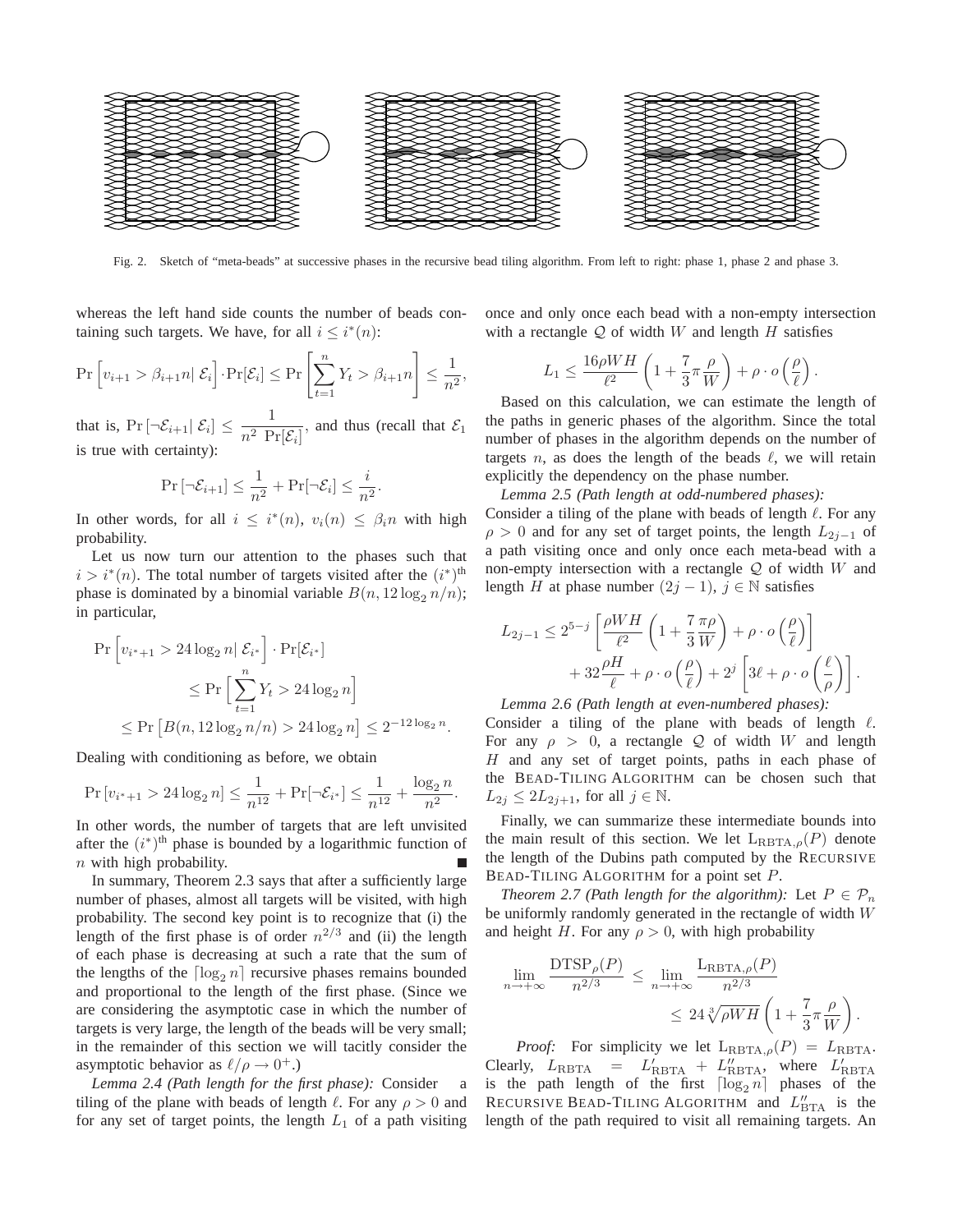immediate consequence of Lemma 2.6, is that

$$
L'_{\text{RBTA}} = \sum_{i=1}^{\lceil \log_2(n) \rceil} L_i \leq 3 \sum_{j=1}^{\lceil \log_2(n)/2 \rceil} L_{2j-1}.
$$

The summation on the right hand side of this equation can be expanded using Lemma 2.5, yielding

$$
L'_{RBTA}
$$
\n
$$
\leq 3 \left\{ \left[ \frac{\rho WH}{\ell^2} \left( 1 + \frac{7 \pi \rho}{3 W} \right) + \rho \cdot o \left( \frac{\rho^2}{\ell^2} \right) \right] \sum_{j=1}^{\lceil \log_2(n)/2 \rceil} 2^{5-j} + \left( 32 \frac{\rho H}{\ell} + \rho \cdot o \left( \frac{\rho}{\ell} \right) \right) \left[ \frac{\log_2 n}{2} \right] + \left[ 3\ell + \rho \cdot o(\ell/\rho) \right] \sum_{j=1}^{\lceil \log_2(n)/2 \rceil} 2^j \right\}.
$$

Since  $\sum_{j=1}^{k} 2^{-j} \leq \sum_{j=1}^{+\infty} 2^{-j} = 1$ , and  $\sum_{j=1}^{k} 2^{j} = 2^{k+1}$  $2 \leq 2^{k+1}$ , the previous equation can be simplified to

$$
L'_{\text{RBTA}} \le 3 \left\{ 32 \left[ \frac{\rho WH}{\ell^2} \left( 1 + \frac{7 \pi \rho}{3 W} \right) + \rho \cdot o \left( \frac{\rho}{\ell} \right) \right] + \left( 32 \frac{\rho H}{\ell} + \rho \cdot o \left( \frac{\ell}{\rho} \right) \right) \left[ \frac{\log_2 n}{2} \right] + \left[ 3\ell + \rho \cdot o(\ell/\rho) \right] \cdot (4\sqrt{n}) \right\}.
$$

Recalling that  $\ell = 2(\rho W H/n)^{1/3} + o(n^{-1/3})$  for large *n*, the above can be rewritten as

$$
L'_{RBTA} \leq 24 \sqrt[3]{\rho W H n^2} \left( 1 + \frac{7}{3} \pi \frac{\rho}{W} \right) + o(n^{2/3}).
$$

Now it suffices to show that  $L''_{RBTA}$  is negligible with respect to  $L'_{\text{RBTA}}$  for large *n* with high probability. From Theorem 2.3, we know that with high probability there will be at most  $24 \log_2 n$  unvisited targets after the  $\lceil \log_2 n \rceil$  recursive phases. From [23] we know that, with high probability, the length of a ALTERNATING ALGORITHM tour through these points satisfies

$$
L''_{\text{RBTA}} \le \kappa \lceil 12 \log_2 n \rceil \pi \rho + o(\log_2 n).
$$

г

*Remark 2.8:* Theorems 2.1 and 2.7 imply that, with high probability, the RECURSIVE BEAD-TILING ALGORITHM is  $\frac{32}{\sqrt[3]{3}}$   $\left(1 + \frac{7}{3}\pi \frac{\rho}{W}\right)$ -factor approximation (with respect to *n*) to the optimal DTSP and that  $DTSP_{\rho}(P)$  belongs to  $\Theta(n^{2/3})$ . The computational complexity of the RECURSIVE BEAD-TILING ALGORITHM is of order  $n$ .

## III. THE DTRP FOR DUBINS VEHICLE

We now turn our attention to the Dynamic Traveling Repairperson Problem (DTRP) that was introduced by Bertsimas and van Ryzin in [22]. When compared with previous work, the novel feature of the following work is the focus on the Dubins vehicle.

## *A. Model and problem statement*

In this subsection we describe the vehicle and sensing model and the DTRP definition. The key aspect of the DTRP is that the Dubins vehicle is required to visit a dynamically growing set of targets, generated by some stochastic process. We assume that the Dubins vehicle has unlimited range and target-servicing capacity and that it moves at a unit speed with minimum turning radius  $\rho > 0$ .

Information about the outstanding targets representing the demand at time  $t$  is described by a finite set of positions  $D(t) \subset \mathcal{Q}$ , with  $n(t) := \text{card}(D(t))$ . Targets are generated, and inserted into  $D$ , according to a homogeneous (i.e., timeinvariant) spatio-temporal Poisson process, with time intensity  $\lambda > 0$ , and uniform spatial density inside the rectangle Q of width W and height H. In other words, given a set  $S \subseteq Q$ , the expected number of targets generated in  $S$  within the time interval  $[t, t']$  is

$$
\mathbb{E}\left[\,\mathrm{card}(D(t')\cap\mathcal{S})-\mathrm{card}(D(t)\cap\mathcal{S})\right]=\lambda(t'-t)\,\mathrm{Area}(\mathcal{S}).
$$

(Strictly speaking, the above equation holds when targets are not being removed from the queue D.) Servicing of a target and its removal from the set  $D$ , is achieved when the Dubins vehicle moves to the target position.

A feedback control policy for the Dubins vehicle is a map Φ assigning a control input to the vehicle as a function of its configuration and of the current outstanding targets. We also consider policies that compute a control input based on a snapshot of the outstanding target configurations at certain time sequences. Let  $\mathcal{T}_{\Phi} = \{t_k\}_{k \in \mathbb{N}}$  be a strictly increasing sequence of times at which such computations are started: with some abuse of terminology, we will say that  $\Phi$  is a receding horizon strategy if it is based on the most recent target data  $D_{\rm rh}(t)$ , where

$$
D_{\text{rh}}(t) = D(\max\{t_{\text{rh}} \in \mathcal{T}_{\Phi} \mid t_{\text{rh}} \leq t\}).
$$

The (receding horizon) policy  $\Phi$  is a stable policy for the DTRP if, under its action

$$
n_{\Phi} = \lim_{t \to +\infty} \mathbb{E}[n(t)| \ \dot{p} = \Phi(p, D_{\text{rh}})] < +\infty,
$$

that is, if the Dubins vehicle is able to service targets at a rate that is, on average, at least as fast as the rate at which new targets are generated. Let  $T_j$  be the time that the  $j<sup>th</sup>$  target spends within the set  $D$ , i.e., the time elapsed from the time the  $j<sup>th</sup>$  target is generated to the time it is serviced. If the system is stable, then we can write the balance equation (known as Little's formula [33]):

$$
n_{\Phi} = \lambda T_{\Phi},
$$

where  $T_{\Phi} := \lim_{j \to +\infty} E[T_j]$  is the steady-state system time for the DTRP under the policy  $\Phi$ . Our objective is to minimize the steady-state system time, over all possible feedback control policies, i.e.,

$$
T_{\text{DTRP}} = \inf \{ T_{\Phi} \mid \Phi \text{ is a stable control policy} \}.
$$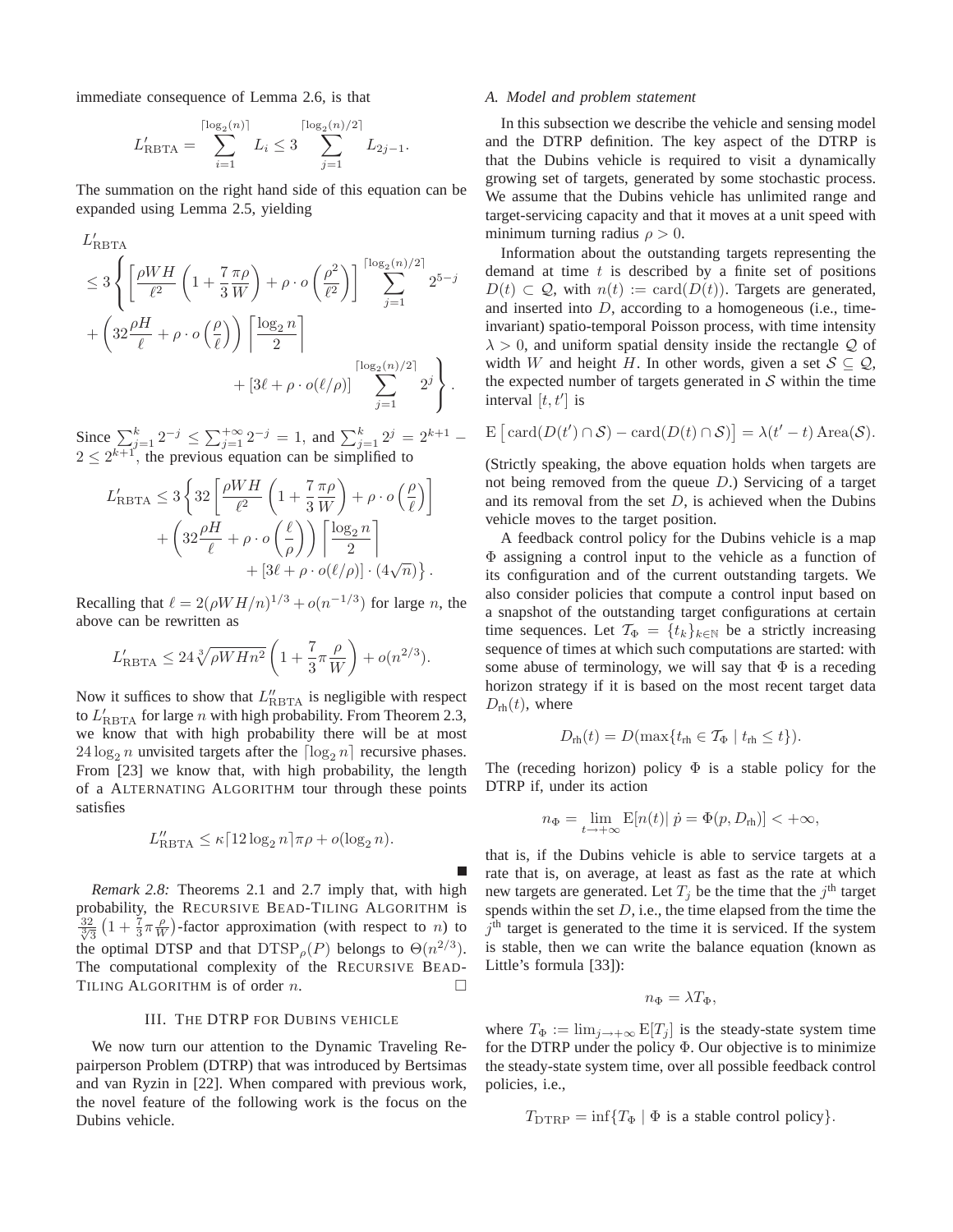## *B. Lower and constructive upper bounds*

In what follows, we design a control policy that provides a constant-factor approximation of the optimal achievable performance. Consistently with the theme of the paper, we consider the case of *heavy load*, i.e., the problem as the time intensity  $\lambda \rightarrow +\infty$ . We first review from [29] a lower bound for the system time, and then present a novel approximation algorithm providing an upper bound on the performance that holds with high probability.

*Theorem 3.1: (Lower bound on the system time for the DTRP*) For any  $\rho > 0$ , the system time  $T_{\text{DTRP}}$  for the DTRP in a rectangle of width  $W$  and height  $H$  satisfies

$$
\lim_{\lambda \to +\infty} \frac{T_{\text{DTRP}}}{\lambda^2} \ge \frac{81}{64} \rho W H.
$$

*Remark 3.2:* Theorem 3.1 implies that the system time for the Dubins vehicle depends quadratically on the time intensity  $\lambda$ , whereas in the Euclidean case it depends only linearly on it, e.g., see  $[22]$ .

We now propose a simple strategy, the BEAD-TILING ALGORITHM, based on the concepts introduced in the previous section. The strategy consists of the following steps:

(i) Tile the plane with beads of length  $\ell :=$  $\min\{C_{\text{BTA}}/\lambda, 4\rho\}$ , where

$$
C_{\text{BTA}} = \frac{7 - \sqrt{17}}{4} \left( 1 + \frac{7}{3} \pi \frac{\rho}{W} \right)^{-1}.
$$
 (2)

- (ii) Traverse all non-empty beads once, visiting one target per non-empty bead.
- (iii) Repeat step (ii).

The following result characterizes the system time for the closed loop system induced by this algorithm and is based on the bound derived in Lemma 2.4.

*Theorem 3.3: (System time for the* BEAD-TILING ALGO-RITHM) For any  $\rho > 0$  and  $\lambda > 0$ , the BEAD-TILING ALGORITHM is a stable policy for the DTRP and the resulting system time  $T_{\text{BTA}}$  satisfies:

$$
\lim_{\lambda \to +\infty} \frac{T_{\text{DTRP}}}{\lambda^2} \le \lim_{\lambda \to +\infty} \frac{T_{\text{BTA}}}{\lambda^2} \le 70.5 \, \rho WH \left( 1 + \frac{7}{3} \pi \frac{\rho}{W} \right)^3
$$

.

.

*Proof:* Consider a generic bead B, with non-empty intersection with  $Q$ . Target points within  $B$  will be generated according to a Poisson process with rate  $\lambda_B$  satisfying

$$
\lambda_B = \lambda \frac{\text{Area}(B \cap \mathcal{Q})}{WH} \leq \lambda \frac{\text{Area}(B)}{WH} = \frac{C_{\text{BTA}}^3}{16\rho W H \lambda^2} + o\left(\frac{1}{\lambda^2}\right)
$$

The vehicle will visit  $B$  at least once every  $L_1$  time units, where  $L_1$  is the bound on the length of a path through all beads, as computed in Lemma 2.4. As a consequence, targets in  $B$  will be visited at a rate no smaller than

$$
\mu_B = \frac{C_{\rm BTA}^2}{16\rho W H \lambda^2} \left( 1 + \frac{7}{3} \pi \frac{\rho}{W} \right)^{-1} + o\left(\frac{1}{\lambda^2}\right).
$$

In summary, the expected time  $T<sub>B</sub>$  between the appearance of a target in  $B$  and its servicing by the vehicle is no more than the system time in a queue with Poisson arrivals at rate  $\lambda_B$ , and deterministic service rate  $\mu_B$ . Such a queue is called a

 $M/D/1$  queue in the literature [33], and its system time is known to be

$$
T_{M/D/1} = \frac{1}{\mu_B} \left( 1 + \frac{1}{2} \frac{\lambda_B}{\mu_B - \lambda_B} \right).
$$

Using the computed bounds on  $\lambda_B$  and  $\mu_B$ , and taking the limit as  $\lambda \rightarrow +\infty$ , we obtain

$$
\lim_{\lambda \to +\infty} \frac{T_{\rm B}}{\lambda^2} \le \lim_{\lambda \to +\infty} \frac{T_{M/D/1}}{\lambda^2} \n\le \frac{16\rho WH}{C_{\rm BTA}^2 \left(1 + \frac{7}{3}\pi \frac{\rho}{W}\right)^{-1}} \left(1 + \frac{1}{2} \frac{C_{\rm BTA}}{\left(1 + \frac{7}{3}\pi \frac{\rho}{W}\right)^{-1} - C_{\rm BTA}}\right).
$$
\n(3)

Since equation (3) holds for *any* bead intersecting Q, the bound derived for  $T_B$  holds for all targets and is therefore a bound on  $T_{\text{BTA}}$ . The expression on the right hand side of (3) is a constant that depends on problem parameters  $\rho$ , W, and H, and on the design parameter  $C_{\text{BTA}}$ , as defined in equation (2). Stability of the queue is established by noting that  $C_{\text{BTA}} < (1 + 7/3 \pi \rho/W)^{-1}$ . Additionally, the choice of  $C<sub>BTA</sub>$  in equation (2) minimizes the right hand side of (3) yielding the numerical bound in the statement.

*Remark 3.4:* The achievable performance of the BEAD-TILING ALGORITHM provides a 55.7  $\left(1 + \frac{7}{3}\pi \frac{\rho}{W}\right)^3$ -factor approximation to the lower bound established in Theorem 3.1. Also, there exists no stable policy for the DTRP when the targets are generated in an adversarial worst-case fashion with  $\lambda \geq (\pi \rho)^{-1}$ . This fact is a consequence of the linear lower bound on the worst-case DTSP derived in [23].  $\Box$ 

## IV. CONCLUSIONS

In this paper, we have studied the TSP problem for vehicles that follow paths of bounded curvature in the plane. For the stochastic setting, we have obtained upper bounds that are within a constant factor of the lower bound established in literature [29]; the upper bounds are constructive in the sense that they are achieved by novel algorithm. Similar analysis has been done for a vehicle modeled as a double integartor in [34]. The same paper extends the results to the three dimensional case too. It is interesting to compare our results with the Euclidean setting (i.e., the setting in which curves do not have curvature constraints). The results are summarized in the following table, where  $d \in \mathbb{N}$  is the dimension of the space.

|                | Simple                           | Dubins                         |
|----------------|----------------------------------|--------------------------------|
|                | vehicle                          | vehicle                        |
| Length of      | $\Theta(n^{1-\frac{1}{d}})$ [17] | $\Theta(n)$                    |
| TSP tour       |                                  | $(d = 2, 3)$                   |
| (worst case)   |                                  | [23]                           |
| Exp. Length of | $\Theta(n^{1-\frac{1}{d}})$ [17] | $\Theta(n^{1-\frac{1}{2d-1}})$ |
| TSP tour       |                                  | w.h.p.                         |
| (stochastic)   |                                  | $(d = 2, 3)$                   |
| System time    | $\Theta(\lambda^{d-1})$ [22]     | $\Theta(\lambda^{2(d-1)})$     |
| for DTRP       | $(d = 1)$                        | $(d = 2, 3)$                   |

Remarkably, the differences between the various TSP bounds play a crucial role when studying the DTRP problem;